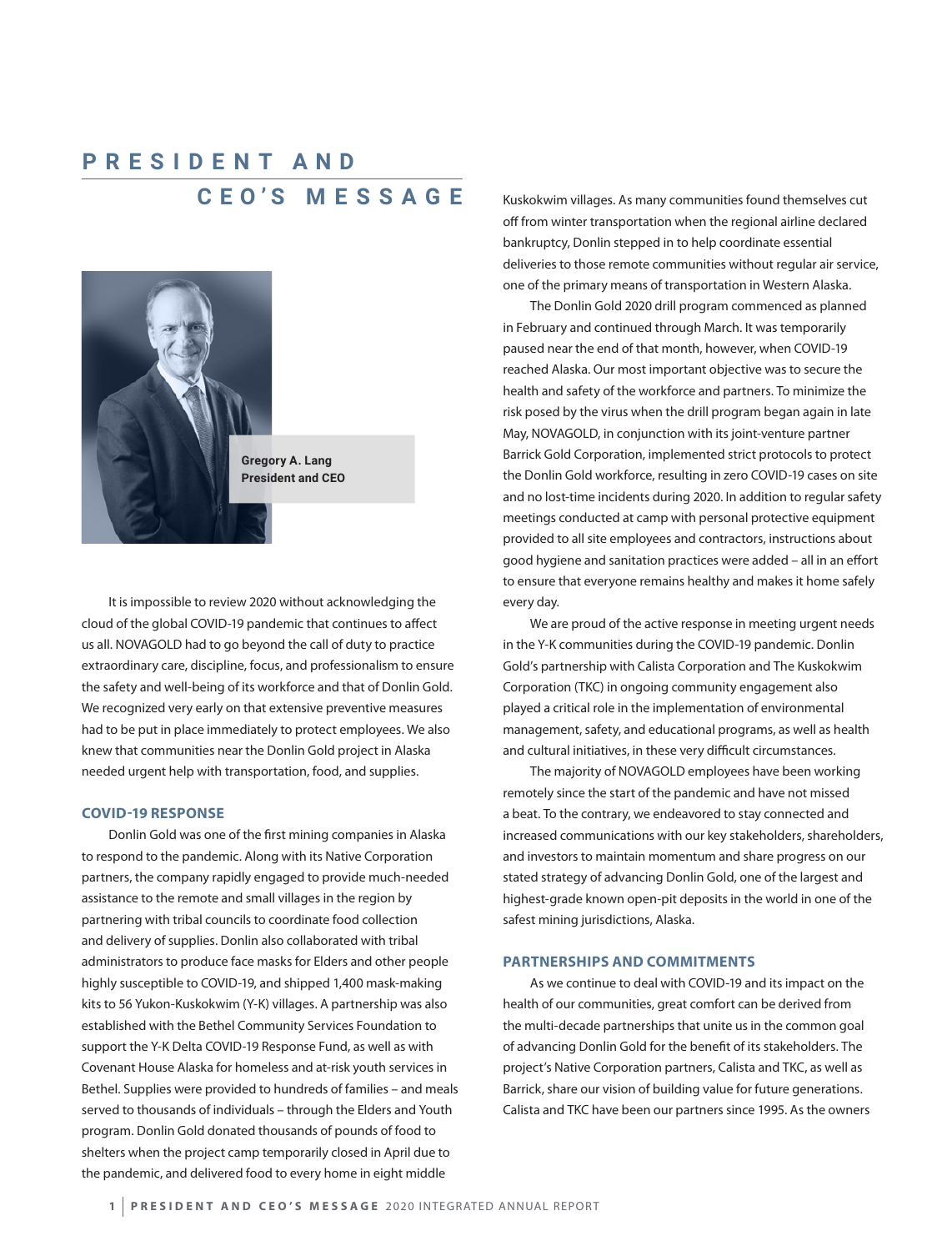of the mineral and surface rights to the land, respectively, they have a direct interest in seeing the project move forward. In fact, concurrent private ownership of such rights is rather rare in mining projects today. The land where Donlin Gold is located was designated for mining under the Alaska Native Claims Settlement Act (ANCSA) long before exploration activities commenced, and the respective rights were subsequently transferred to Calista and TKC. Donlin Gold has life-of-mine agreements with both, and we are grateful for their long-term support and commitment to the project. We are all dedicated to supporting Calista's and TKC's mandate to help develop their land for the economic benefit of the region and for all stakeholders in accordance with ANCSA.

The partnership with Calista and TKC has strengthened over the last year. All three partners collectively focused on safety, culture, and social responsibility by maintaining regular communication with stakeholders and engaging in meaningful ways to promote the health and well-being of local communities. Donlin Gold has continued its outreach activities with both Calista and TKC via Tribal council and stakeholder meetings that have shifted to phone calls and video conferences given the ongoing situation with COVID-19. Other important initiatives included Donlin Gold scholarships, which are granted annually to students selected by Calista and TKC to benefit youth education in the region, and the CleanUp GreenUp program, in which 32 Y-K villages participated in cleaning up their communities.

In the summer, commitment to Y-K communities was reflected in the Donlin Gold Backhaul Hazardous Waste Removal Partnership – an initiative that saw 28 Y-K communities collaborate with key local groups to remove approximately 45,000 pounds of household hazardous materials and electronic waste, which was collected and shipped out for proper disposal. This event built on three previous occasions during 2018 and 2019 when more than 140,000 pounds of household hazardous materials were removed from 15 villages on the Kuskokwim River.

Access to training and education is critical for youth and young adult students. Recognizing this need, Donlin Gold scholarships are awarded to students selected by Calista and TKC to benefit education in the region. Calista awarded a total of 225 scholarships in 2020, with 158 students attending schools in Alaska and 67 going out of state. Donlin Gold also hosted two week-long virtual Alaska Resource Education minerals camps for Y-K and Doyon students.

As part of Donlin Gold's ongoing community engagement efforts, Friendship Agreements were signed by six Y-K communities (Crooked Creek, Sleetmute, Nikolai, Akiak, Napaskiak, and Napaimute) in 2020. These agreements build upon long-term relationships and address specific community needs such as water, sewer, and landfill projects; the ice road that connects remote villages in the Y-K region during the winter months; salmon studies; and suicide prevention programs. These various partnerships, activities, and programs demonstrate NOVAGOLD's, as well as Barrick's, unwavering commitment to sustainable and responsible development for the benefit of all stakeholders in the Y-K region.



Pit outline is mineral reserve pit outline from Second Updated Feasibility Study. See "Cautionary Note Concerning Reserve & Resource Estimates" and "Mineral Reserves & Mineral Resources" and associated information on page 50. See media release dated March 25, 2021, "Donlin Gold Announces Assay Results From Remaining 30 Percent of the 2020 Drill Program, Consistent With Previously Reported Results of Higher Than Predicted Grade-Thickness" here: https://www.novagold.com/\_resources/news/2021-03-25.pdf

## **TOP 10 RESULTS FROM THE 2020 DRILL PROGRAM**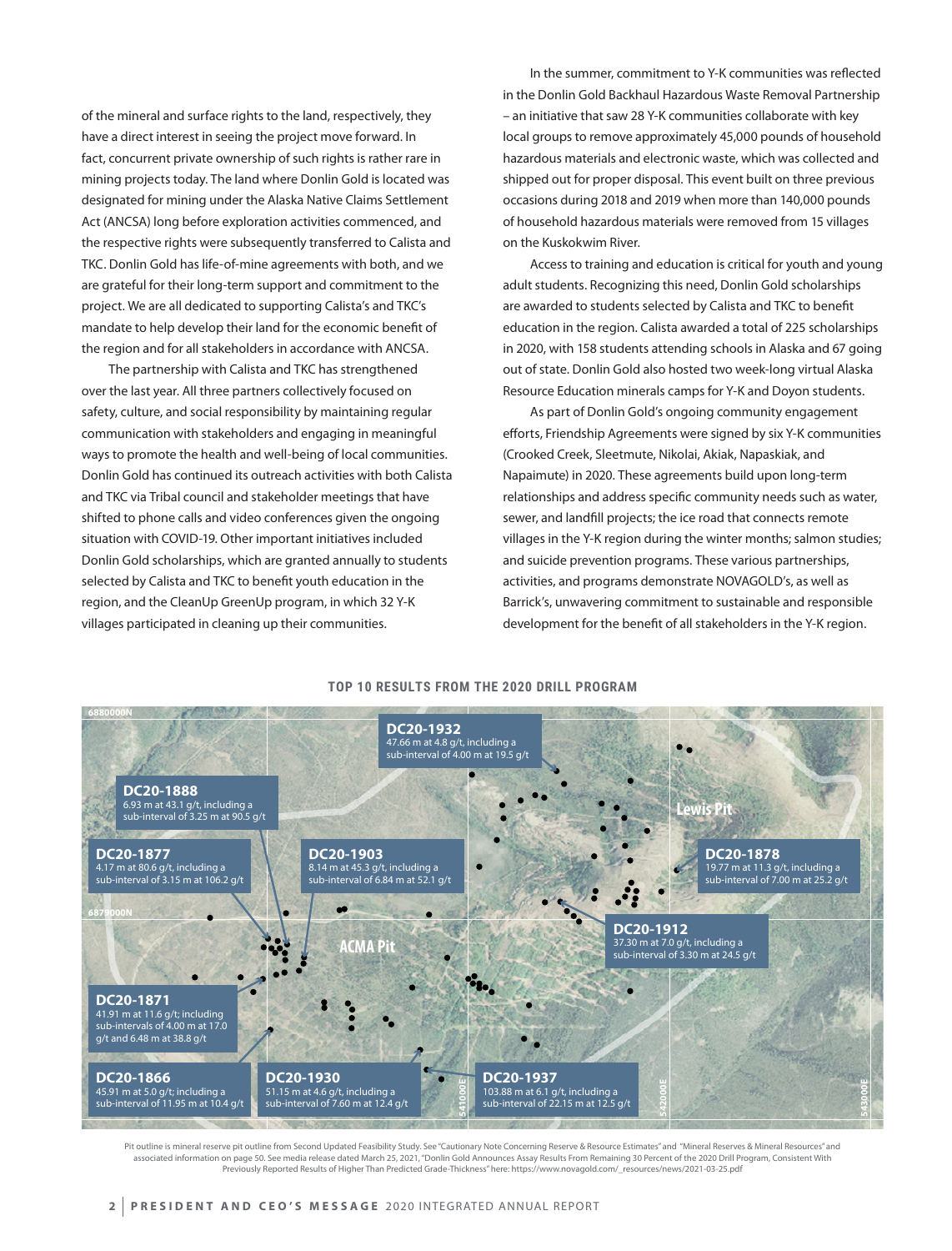#### **2020 DRILL PROGRAM**

Despite numerous challenges, Donlin Gold successfully completed a drill program in 2020 – the largest at the site in 12 years. Initially, 80 holes totaling 22,000 meters of drilling were planned in the ACMA and Lewis deposit areas to validate recently developed geologic and resource modeling concepts and highgrade mineralization controls.

Prior to re-opening the camp in late May, Donlin Gold met with community and tribal leaders throughout the Y-K region to ensure everyone agreed upon the new COVID-19 mitigation plan for those working at site, as approximately 80 percent of the project's direct hires are Alaska Natives from the Y-K region. With extensive health and safety measures in place, employees were enthusiastic about returning to work at Donlin Gold and the owners were able to remobilize four drill rigs and complete the drilling in September 2020.

A total of 85 core holes were completed ahead of schedule in 2020, encompassing 23,361 meters and exceeding our original plan. On March 25, 2021, NOVAGOLD and Barrick reported final assay results from the program. We were pleased to see that these represent some of the best in the gold industry for a large open-pit deposit and have yielded higher drilled grade-thicknesses than predicted by previous modelling, which are expected to improve the interpretation of gold mineralization controls. The program results should not only improve geologic interpretation, but also provide encouragement for additional high-grade drill targets. The work was carried out safely despite the rise of COVID-19 cases throughout Alaska. I commend the Donlin Gold, NOVAGOLD, and Barrick teams for completing the drilling while implementing new and comprehensive safety protocols in response to the pandemic. It was indeed a remarkable operational milestone for us to complete this work ahead of schedule and without any COVID-19 cases at the Donlin Gold site.

#### **ENVIRONMENTAL, SOCIAL, AND GOVERNANCE**

Over the past year, NOVAGOLD has developed an intentional and methodical process in shaping how the company reports information on environmental, social, and governance (ESG) matters to all stakeholders. It is a daunting task – as those in the investment community know – given the hundreds of frameworks being used globally to report and measure ESG performance. In addition to evaluating those frameworks, our internal ESG team sought input from proxy advisory firms, ESG professionals, institutional investors, pension plan fund managers, and other peers. We also worked with Barrick on forming a compatible and synchronized approach to reporting ESG information for Donlin Gold. As a result, NOVAGOLD gained insight on best practices from a wide range of stakeholders and businesses in this area to help strike the right balance in ESG disclosures, especially considering the development stage of Donlin Gold and future needs as the project develops.

Our timing could not have been better. ESG principles help us formalize how we measure and report to the broader market on the sustainability and societal impact of the Donlin Gold project



- **►** advance the Donlin Gold project toward a **construction/production decision (45% weighting)**
- **F** maintain/increase support for the Donlin Gold **project among Native entities and other stakeholders (25%)**
- **Peromote a strong safety, sustainability, and environmental culture (15%)**
- **F** maintain a favorable reputation of the **company and its projects among shareholders (10%)**
- **F** manage the company treasury effectively and **efficiently and streamline the corporate structure (5%)**

Specific tactical goals were set under each of these categories. Based on the level of completion and weighting, the compensation committee recommends an overall company performance rating ranging from 0-150% (100% as target).

Both the committee and the board determined that, overall, the 2020 goals were achieved; the resulting rating was 109%.

and of NOVAGOLD. ESG practices have always been a fundamental part of our business, ever since the early days of exploration at the Donlin Gold project site some 25 years ago. But as a developmentstage company, measuring what we do and reporting it publicly have not been systematically organized in all areas of the business. For example, while the project enjoys longstanding exemplary health and safety practices – with voluminous environmental data supporting air, waste, and water permits – we have not provided this information to the public annually. It is time for NOVAGOLD to transition to a formal reporting process for the Donlin Gold project, using ESG metrics, now that most permits are in hand and there is activity at the site.

We have a solid base upon which to build. Extensive external affairs engagement with Donlin Gold's Native Corporation partners in the Y-K region has been effectively communicated over the last two decades. Governance changes to date have been driven by the company's adoption of best practices, and are facilitated by our ongoing shareholder engagement and proxy outreach with input from shareholders. Not only has progress in these areas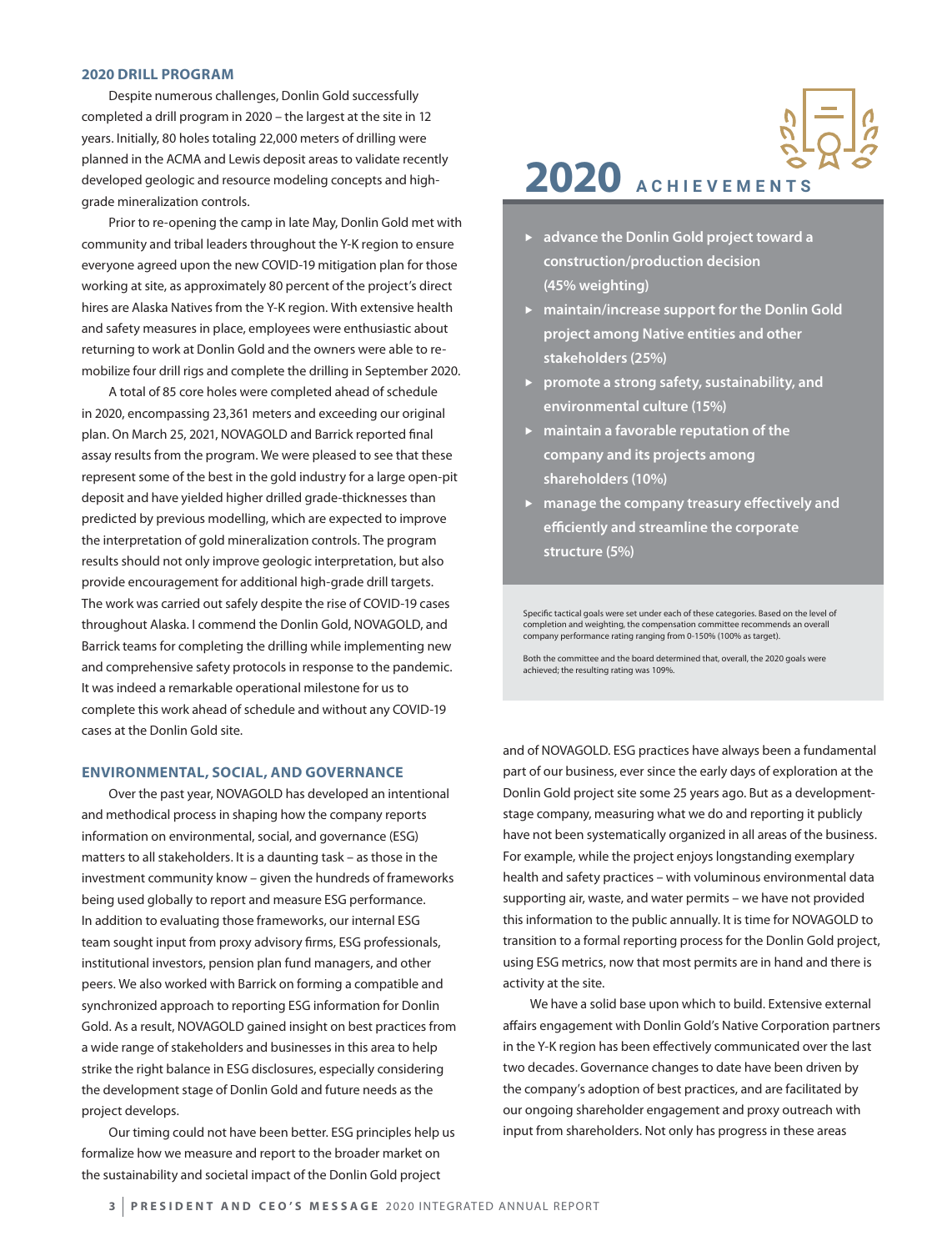

**CURRENT STATUS**

\* Donlin Gold data as per the Second Updated Feasibility Study. For current mineral reserves and resources, refer to "Cautionary Note Concerning Reserve & Resource Estimates" and "Mineral Reserves & Mineral Resources" and associated information on page 50. Projected average annual production represents 100% of which NOVAGOLD's share is 50%.

been monitored at the project level; NOVAGOLD has also regularly communicated that progress through public filings, Management Information Circulars, media releases, corporate presentations, and our website. Environmental considerations and outreach initiatives with communities in the Y-K region have represented a core focus in the technical and social components of the Donlin Gold project since inception; we just needed to develop a cohesive way to communicate the work already being done. NOVAGOLD and Barrick collaborated to develop Donlin Gold's environmental and social reporting framework, which we hope you find useful and informative.

In the long term, enhanced ESG reporting constitutes an advantageous progression for a late-stage development company like NOVAGOLD. First, stakeholders benefit from increased transparency in conveying not just measurements of ESG but also targets and projections of future developments, providing both a road map and more frequent interactions with all stakeholders. Second, increased reporting will further strengthen relationships with communities, investors, and other stakeholders. Third, these efforts will produce an integrated ESG report within our annual reporting and highlight the company's ongoing ESG work.

We remain fully committed to transparency and engagement. Our approach is to augment the frequency and consistency of ESG communications with our partners, shareholders, and other stakeholders as we embark on the production of our first annual sustainability summary – which is integrated into this annual report. Additional ESG and COVID-19 pandemic response-related information can also be found in the sustainability section of the company's website, along with details about our people and partnerships, health and safety, environmental responsibility, community and social responsibility, education and training, and governance and corporate policies.

Once you have had a chance to read our inaugural sustainability summary, please let us know how we are doing. We are invested in making meaningful improvements in every facet of what we do as we bring Donlin Gold up the value chain.

#### **PERMITTING**

Alongside the great achievements of the 2020 drilling program, the record of successful permitting continued in early 2020. With federal permitting complete, Donlin Gold has been working with its Native Corporation partners and continues to support the State of Alaska in advancing other permits and certifications required for the project. Several milestones were reached this past year with the issuance of key transportation and energy infrastructure approvals for the project. These include the final land leases, land use permits and material site authorizations for the proposed transportation facilities on state lands, and the final easements for the access road and fiber optic cable. The remaining permits are not currently on the critical path for further advancement of the project. Permitting takes tremendous leadership and attention to detail, along with transparency from Donlin Gold with the support and contributions of TKC and the communities closest to the project. We are extremely grateful for the dedicated efforts of the entire team in advancing these remaining permits and approvals for the project, and their overall commitment to environmental and governance best practices.

### **SUFFICIENT CASH TO ADVANCE DONLIN GOLD THROUGH TO A CONSTRUCTION DECISION**



**\*** Anticipated 2021 expenditures disclosed on January 27, 2021, which includes \$18-22M to Donlin Gold and \$13M G&A. **†** NOVAGOLD sold its 50% ownership of the Galore Creek project to Newmont Corp. in 2018. Deferred compensation on the sale of Galore Creek includes \$100M; \$75M on earlier of Pre-Feasibility Study or July 27, 2021 and \$25M on earlier of Feasibility Study or July 27, 2023. An additional \$75M is due upon construction approval.